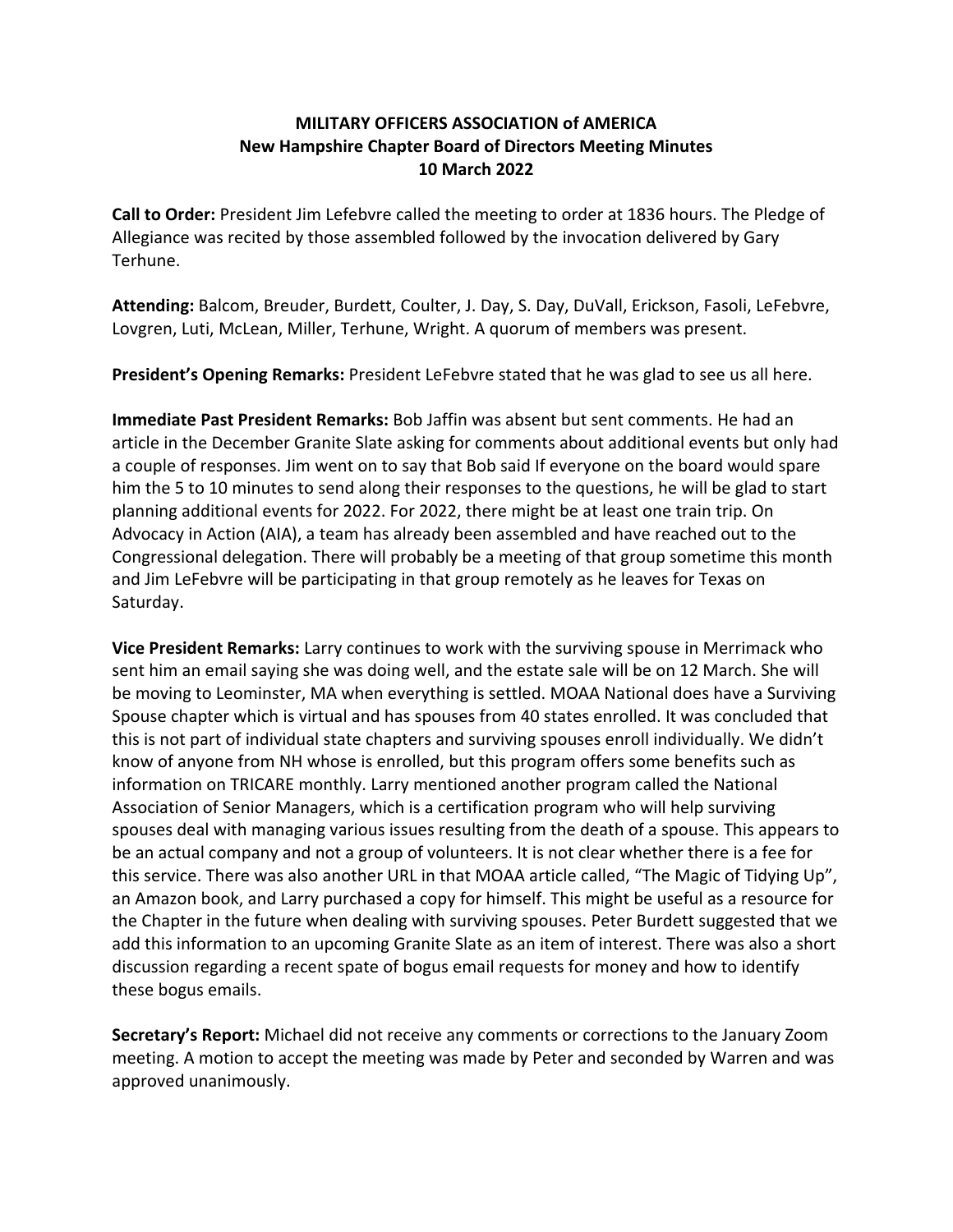**Finance/Treasurer's Report:** Dee Fasoli began the discussion regarding the transition of duties between Roby and her, along with Wayne Balcom for the Student Scholarship program issues. Most of the accounts except Vanguard have been successfully transferred to Dee. All invoices and bills should be sent to Dee starting now. If you're supposed to be receiving information/reports from the Treasurer, please let her know. Roby will continue to mentor Dee on the transition. Dee will also be looking to switch our bill paying process to an automatic system through TD Bank. The main downside will be that it might take up to ten days before you receive a reimbursement check. This, hopefully, will mitigate some of the traveling issues for Dee and Wayne over the next few months. The scholarships funds are mainly in TD bank, but there are accounts in Citizens Bank as well. Roby had several items such as old checkbooks, current year financial accounts, and an old green "Dealers" eyeshade to wear to hand over to Dee. The checkbooks for the Vanguard accounts may no longer be useful and need to be replaced. Gary Terhune mentioned that the planned audit had not been able to be accomplished due to unexpected consecutive deaths in the auditor's family. Roby mentioned that an internal audit can be conducted using the general process that he outlined in a one‐ page report covering seven essential tasks. Roby has been a trust fund trustee for a town since 1999 and has been through annual audits since then. The Chapter Bylaws state that the audit should be an "internal" audit. The ultimate sign‐off on the audit is the Board of Directors. Roby felt that using a commercial CPA to perform this task was unnecessarily expensive to complete this task. Roby mentioned that the Chapter spent over \$4000 for an external audit in 2007 to get our books and processes into alignment. Wayne just wanted to ensure that someone else besides Roby and Gary were looking over the process and, again, Roby stated that this was the function of the entire BOD. Dee stated that we're only keeping 2021 for the audit. The President stated that tonight he had given a check for \$125 to the Red Blazer to cover the gratuity for the wait staff. We plan to continue this for future meetings, but Gary suggested that we each send a check for the gratuity to the Chapter to help defray this cost. Red Blazer doesn't have a separate room charge. Dee continued with a summary of the financial statement mentioning that total assets did go down about 4%, mostly due to declines in investments. She deleted the \$100 monthly expense for the membership savings account. The old ball caps and visors are being removed from the inventory and given away at future luncheons, reducing assets by \$357. There is over \$238K for the Scholarship loan program, \$143K in outstanding scholarship loans, and unencumbered funds increased to \$27,900. Dee agreed that the chapter is in excellent financial shape. Dee complimented Roby on the way that he has managed the books in the past ten years. A motion was made and seconded by Gary and Ric to accept the Treasurer's report. The motion carried unanimously.

**Trustee of the Trust Fund:** Due the transition between the old and new treasurers, Drew did not get the latest financial report, but believes that all the investments probably declined in the same direction that his own accounts have since January. This was generally confirmed by Dee.

#### **OLD BUSINESS:**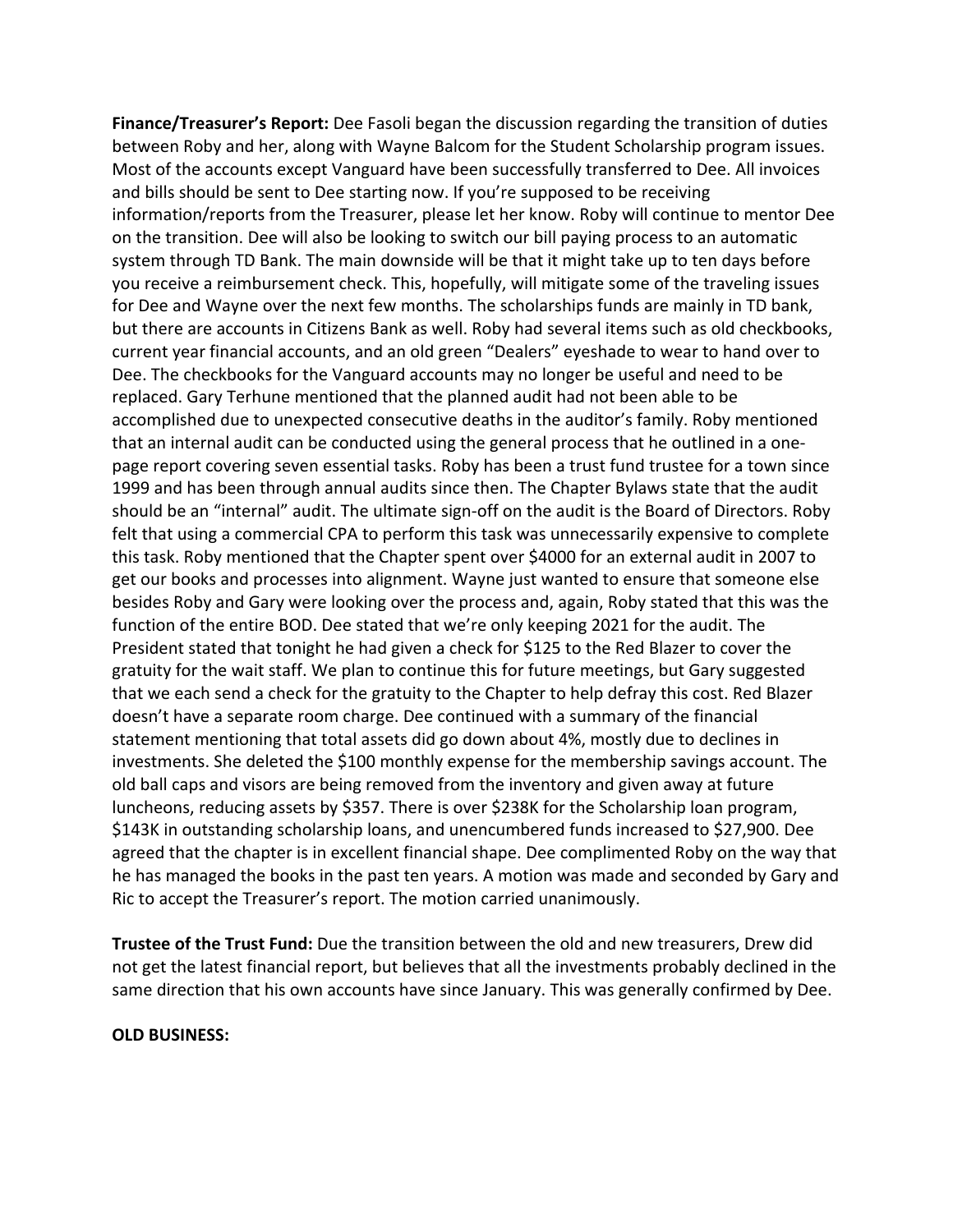**April 23 Luncheon‐Common Man Plymouth:** The flyer for this event is in the mail. Total cost is \$27/person. The guest speaker will be the NH Drug Czar, Dave Mara, former Manchester Police Chief, before becoming the Governor's drug czar about three years ago.

**June 4 Luncheon – White Mountain Hotel, Conway:** Jim LeFebvre handed out samples of the contract that was signed with the hotel and suggested that we use this as a template for future events at other locations. It is very specific and well documented. The price per person doesn't include a service charge for us but does include NH sales tax of 8.5% and an 18% gratuity. The last time we used this venue was in 2020. We are trying to get the first female Captain of the USS Constitution as the guest speaker. Cdr. Billie J Farrell, USN, was featured in the "Snap Shot" section of the March 2022 issue of "Military Officer". Pete Burdett has not been able to contact anyone to reach Cdr. Farrell as this time.

**Fischer Cats Possible Event – July 2022:** The President has been looking into a possible Sunday afternoon event, but the organization is wanting \$1800 for this and a \$900 deposit. Based on this, Jim recommended that we don't consider this at this time.

**Advocacy in Action:** A group of people including Jim, Larry, Peter, and Bob will be working on this. A Zoom meeting will be scheduled before the end of March. Larry is designated as the action officer for this task. Michael will coordinate the quest for the Zoom meeting. MOAA National had three topics that they wanted chapters to address, and Jim accomplished this with his comments in the Granite Slate. Bob Jaffin has come up with a fourth issue regarding a proposed commissary at Pease ANGB to replace the current commissary at PNSY. The group will try to contact the Congressionals during their 11‐22 April break.

**2021 LOE Submission:** Michael has sent out what he has received from those submitting inputs and some input from Pete Burdett on his section. If there are no objections to what Michael has already put together, then he will proceed to submit our response. So far, we've received this award nineteen years in a row. We have good communications with the worker bees at National, but the reviewers are the National BOD who may be less familiar with us. Peter asked about submitting a QR code in the report and Michael responded that the system won't accept one. Wayne asked a question about when the Chapter was formed. National thinks it is 1980, but it began in November 1979 at Pease AFB. The actual charter was issued in January of 1980. Roby mentioned that he came across an article from the Hampton Herald in 1982 about TROA holding its annual meeting in January 1982, and the Treasurer, Lt. Weise (?) reported that we had 700 members, only two years after we were founded. Michael wanted to add one item about the LOE grading system is a requirement that key chapter officers are also members of MOAA National (they are). Another point is the percentage of membership that are also MOAA National members. At 95% or higher, you get 15 points; 80‐94% is 5 points, and below 80% is zero points. We only have 88.5%, which is a better percentage than in the past when our numbers were down around 83%. Michael has sent out letters pointing out the benefits to those not already members of national, but most of those who replied said, "there aren't any benefits". Deceased members who weren't national members don't improve our percentages. We can't "fudge" the numbers as national has our roster. Their current roster total is 602, but it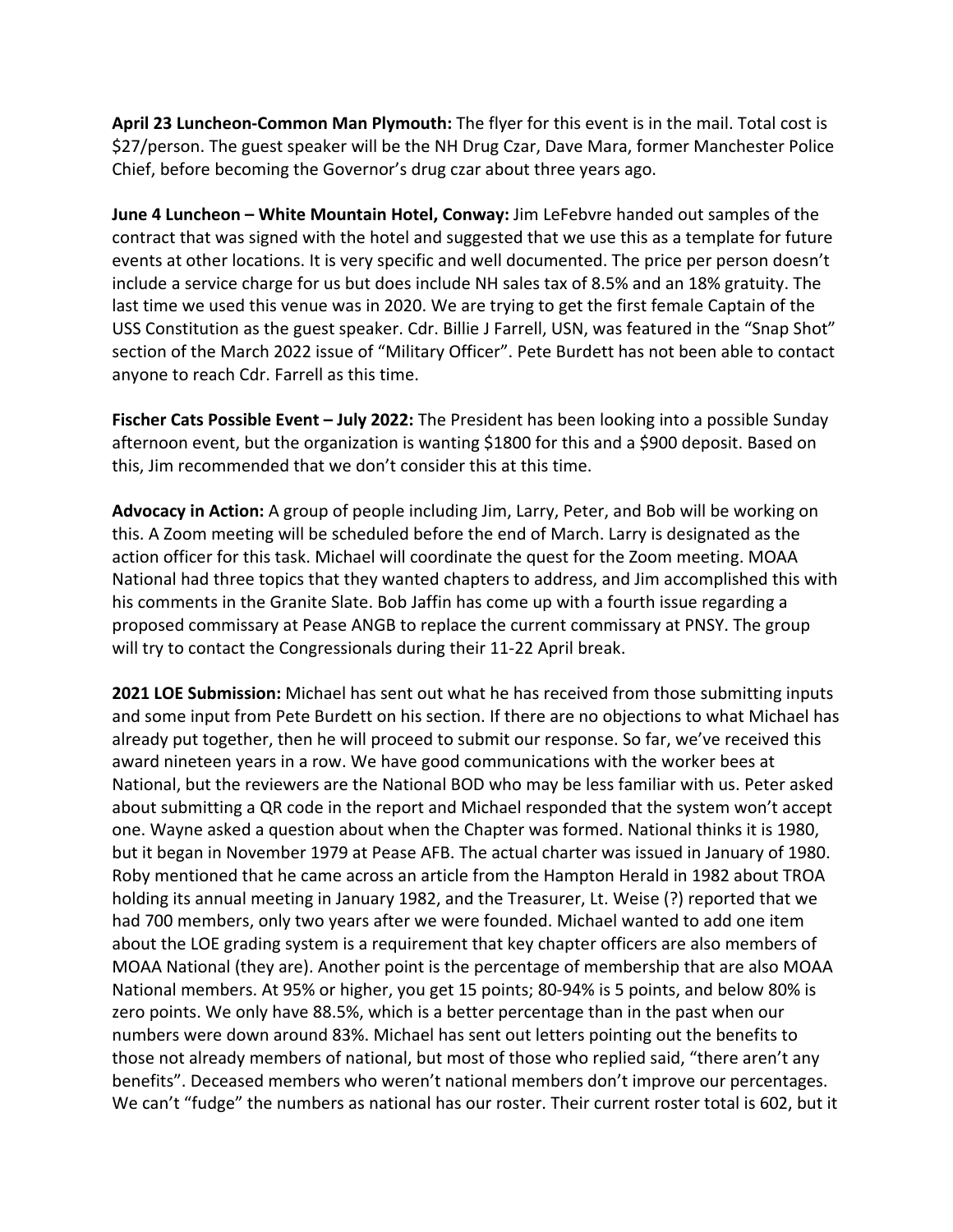is now 593 as they have not been informed of local members who were dropped last year for non‐payment of dues.

**Other Old Business (Cost of Nametags, etc.):** Sharon Day handed out a one‐page summary of the history of the costs of the different name tags available to members along with other miscellaneous items. BadgeWorksPlus supports a lot of MOAA Chapters with these items, but in September, their shipping costs increased slightly, but we were still able to cover these costs. However, this past February, the badge and fastener costs have also increased. Sharon presented four possible options to resolve this issue and the BOD recommended and approved that we accept option #2 which will increase costs by \$2 for each of the magnetic and non‐ magnetic nametags to help defray the new badge and shipping costs.

The meeting adjourned for dinner from 1920 – 1947 hours.

### **NEW BUSINESS:** None.

### **STANDING COMMITTEE REPORTS**

**Government Relations:** There have been two SVAC meeting since the last BOD meeting (1 Feb and 1 Mar). Both were busy and heavily attended. Both meetings used a combination of Zoom and in-person attendance. At the February meeting, there was a speaker who wrote a book about buying a home with a VA Loan. There were also presentations about non‐profit organizations including service dogs. During the Governor's State‐of‐the‐State address in March announced a \$21M grant to Easter Seals Veteran's Count program to develop the Franklin campus for veterans. This campus used to be the Farnum Center North that ran out of beds and has since been converted to a place for veterans' transition for rehabilitation programs. There is a great deal of potential but will require virtually all the \$21M to create 50‐60 units for housing. It could be partially self‐sustaining through the VA VASH program funding. It will also support recreation including an equine center and potential for dog kennels for service dog training. This is north of a NH ARNG training center on Route 3. They also received continuing updates from both VA Medical Centers. They also had briefings by the Office of the Governor and Legislative staffs. Jane Graham, spouse of John Graham, had a baby. She is also one of the veteran directors that work with the Governor. On June 2<sup>nd</sup>, there will be a program run by Greg d'Arbonne from the AUSA giving credit to those who have enlisted in the military at the Fisher Cat stadium. They are looking for donations to defray the costs of attendance to the parents/enlistees are taken care of. The TAG will probably be the senior officer giving the Oath of Office to the enlistees. The guest speaker for the March event was Steve Wade, executive director of the Brain Injury Association/Traumatic Brain Injury (TBI) and the Association for Brain Injury, Robin Kenney Also attending was Julie Weymouth, Executive Director of the Homeland Hero's Foundation who assist veterans with housing issues such as supplying beds, dishes, and other household supplies. Regarding legislative issues, all the state bills are proceeding as expected. Peter mentioned that CR's (continuing resolutions) are a significant impediment for military budgets. We need to encourage the legislators to avoid them, if possible. Jim mentioned that in 1976 there was a fifth financial quarter in the transition of the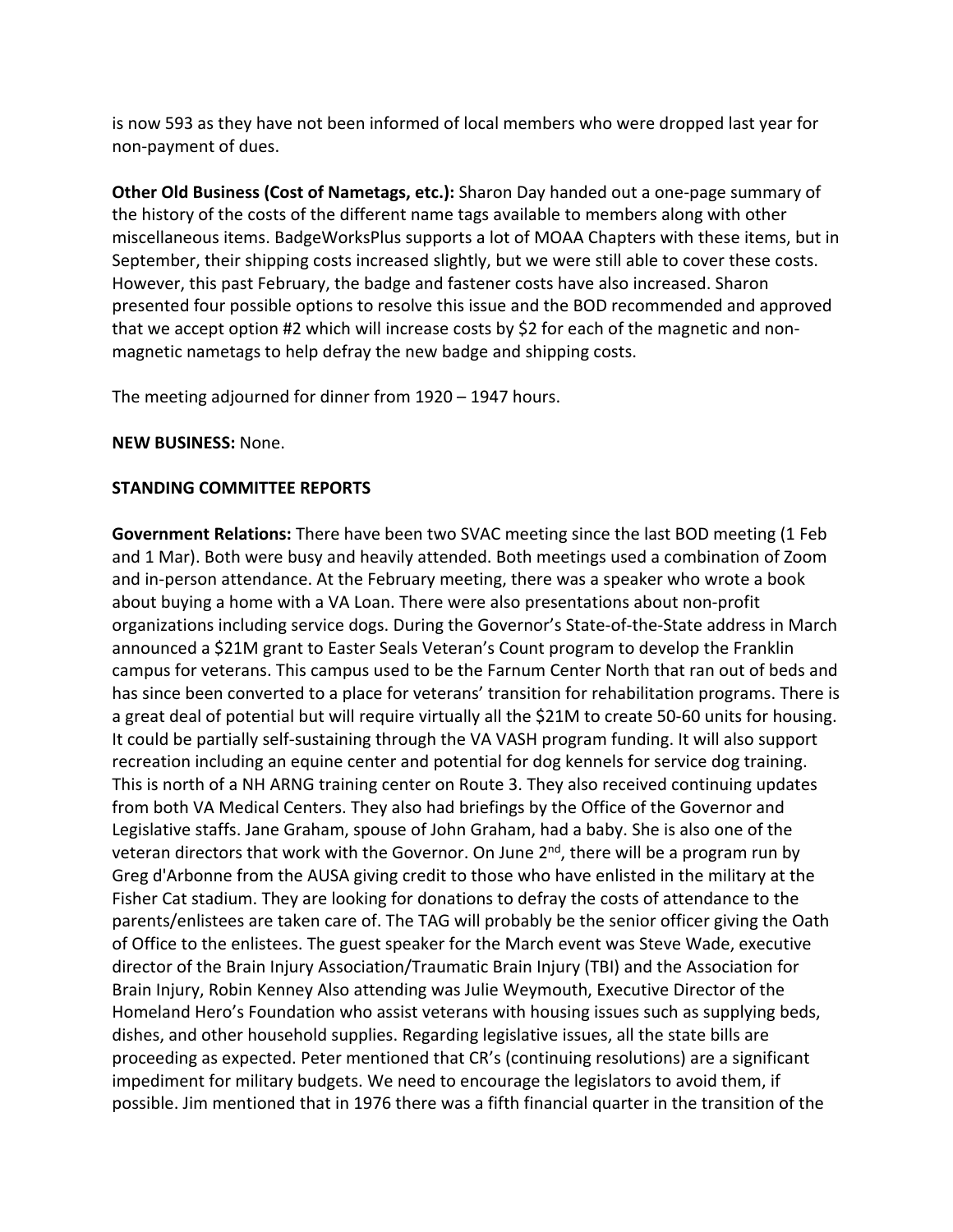federal budget year ending on 30 June to 30 September. Since then, federal budgets have only been completed four times within that new time limit. There was some further discussion regarding the hybrid Zoom/in‐person meeting format. It requires someone to be able to manage a moveable camera to focus on the speaker and a display system. The main advantage is for those who live at significant distance and unable to attend in‐person. It still allows all participants to be heard for questions. This would present some technical challenges for the regular BOD meetings.

**Personal Affairs:** This position is still vacant. Jim continues to work this issue.

**Granite Slate Update:** The President made some comments in the last issue that his spouse will cover this position for the rest of this calendar year only. Again, we need someone to assume these duties and it doesn't have to be a member of the BOD. A similar need also exists for the Personal Affairs program. Please have anyone interested to contact Jim or Marie.

**Membership:** Since the January meeting, we have had four new members, four deceased members, plus two with spouses, and zero dropped members for a current total of 593 current members. Michael mailed out 247 dues letters this year, he has received 163 payments for 65.9% return, including 20 on‐line payments. Twenty‐three people will be dropped at the end of the month, and he circulated a list of those people and asked that if anyone knew these members, to try and personally contact them before they are dropped. They had previously received a "dues" letter notification in January 2021, a reminder in June 2021, and a red‐ stamped "Final Notice" letter this past January. This would drop membership to 570 and Michael will hold off on notifying national MOAA about his concerns if the chapter membership drops below 600. This may change our status nationally. Also, after the membership directory was mailed out in January, there was some concern that the information could be pirated or used by other organizations. Putting the directories in envelopes would cost an additional \$360 plus the cost of printing. An alternative suggested was to put tabs on the directory. The printer stated that this would be a waste of money and aren't effective. The next directory wouldn't go out until 2025. This has not been a widespread request (only one comment in 20 years). There was some discussion around individual members being contacted at their personal email addresses. Michael mentioned that in former LOE submissions, there was a question about how the BOD could contact chapter membership, and short of making our website password protected, you either put the emails so members can contact chapter leadership, or you don't. Political campaigns use data aggregators, and the lists are very valuable. Most of the officer information is also on the front page of the Granite Slate.

**Recruiting:** This position is currently vacant due to the resignation of Jim Spotts. Michael mentioned that he had sent out 17 recruiting letters in February and March and we had no new members join. He gets a list from national of potential members who have moved to the state or recently joined MOAA National and compares this against past recruiting letters, then sends letters to the remaining names.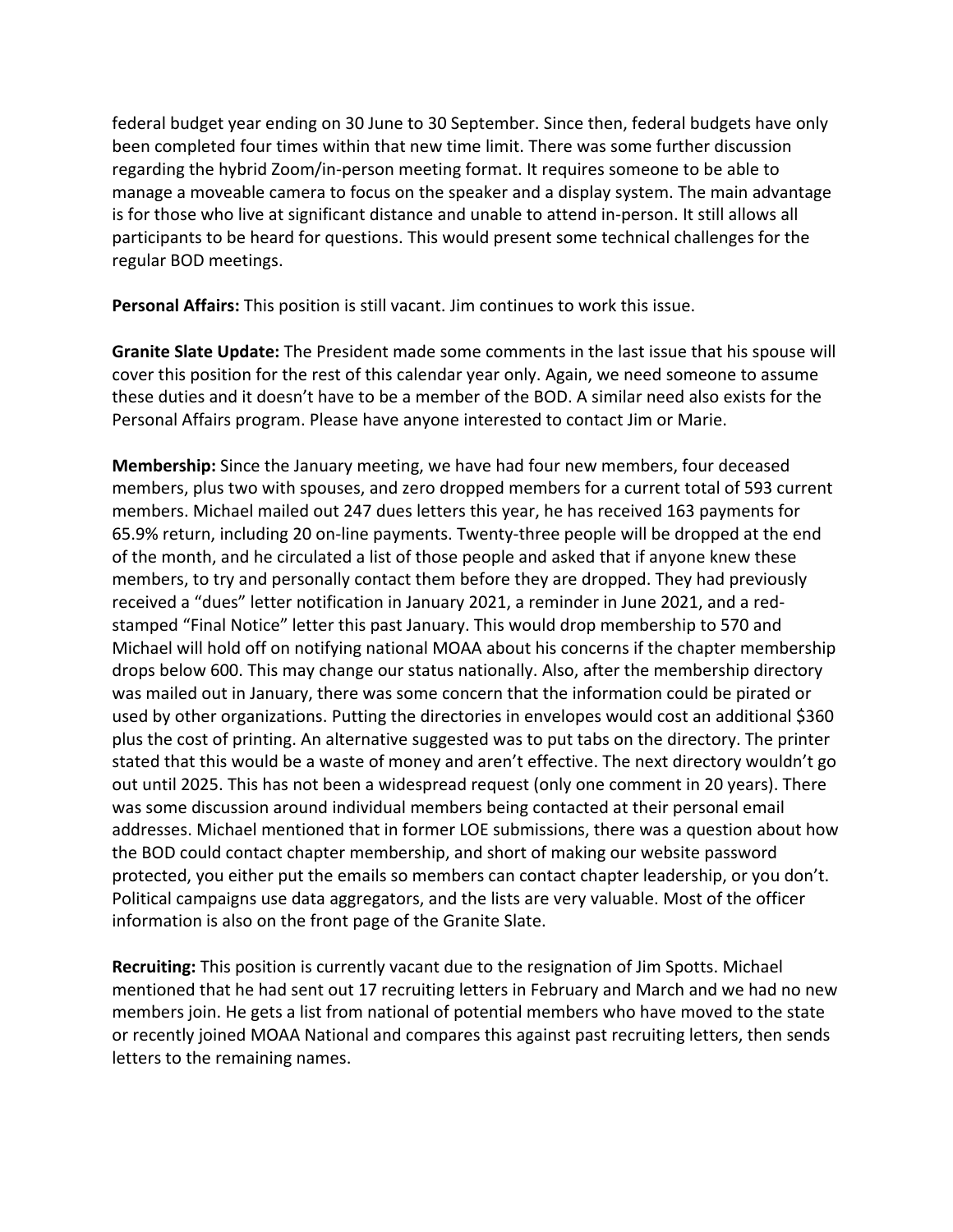**Programs:** The annual clambake on 6 August may have a visit from Lt. Gen. Atkins (President & CEO) and Capt. Stone from MOAA National.

**Website:** The web page has still gotten very few "hits" for the last several months. There were only nine "hits" in January, and six "hits" in February. This is slightly higher than the November/December hits. Michael would gladly turn this function over to anyone else who might be interested. Sharon thought this may all still be a response to the issues related to the pandemic.

**Travel Program:** Neither Tony Burdo nor Tom Kyle attended this meeting, but Tony Burdo did send an email on the program status. Please see the details of the note **attached to the minutes.**

**Scholarship Loan Program:** Wayne Balcom reminded the membership that at the November meeting it was decided to do away with the Loan program and convert it into a scholarship program. There are currently only three active members of this committee: Peter, Larry, and Wayne. There are 34 students currently in this program of which 10 are new students. Beginning the Spring semester of 2022, all disbursements would be a grant instead of a loan. In the December/January timeframe, we disbursed \$16,000 in loans. We currently have \$21,689.27 in Citizens' Bank, \$238,000 in Vanguard investments, paid-in capital of \$5700 for a total of \$265,000. In addition, we have \$143,000 in outstanding loans in repayment status ranging between \$40‐\$200 per month. The grand total \$408,998.70 in the scholarship funds. In the future, if we take money out of the Vanguard accounts, it would only be the interest. Peter suggested that we take a flat 25% of the loans and turn it into a straight grant. To do this for the new loan students and those in repayment status would require taking \$51,750 to turn this money into a grant. This will only affect the total amount of the loan owed and doesn't change the monthly repayment rate. There are currently three students who are in a "late" status. Multiple attempts have been made to contact the person(s) required to make these payments with no success. For these students, no loan forgiveness would be offered unless they become compliant with their current obligations. We don't make any notifications to any credit bureaus in these cases. Therefore, we would need \$37,750 to be removed from the Vanguard funds to make this happen. Roby asked about who the guarantor for these loans is. Wayne said the one grandparent who signed the loan said he expected his grandson to pay the loan even though he signed for it. Another grandmother said she forgot about the payment, but she is now a year in arrears. Michael asked if we are more than \$5000 in non‐payments? Wayne said "yes". One is \$8000 behind, another is \$12000 behind, and the third is \$2840. None of these three have made more than a few repayments. Wayne requested a formal vote of the BOD to approve the balance of the amount requested to cover the remaining \$37,750 in grants. Peter mentioned that if we pursued this course, at some point in the future our scholarship assets will be reduced to zero and future scholarship grants will be based on whatever we can raise. This change may cause more students to apply for these grants in future years. Right now, this proposal is for this year only. It will need to be re‐visited for next year. Current student enrolled in the program could receive more relief next year. Gary asked about the MOAA National program which was previously researched and limits loans to immediate family members and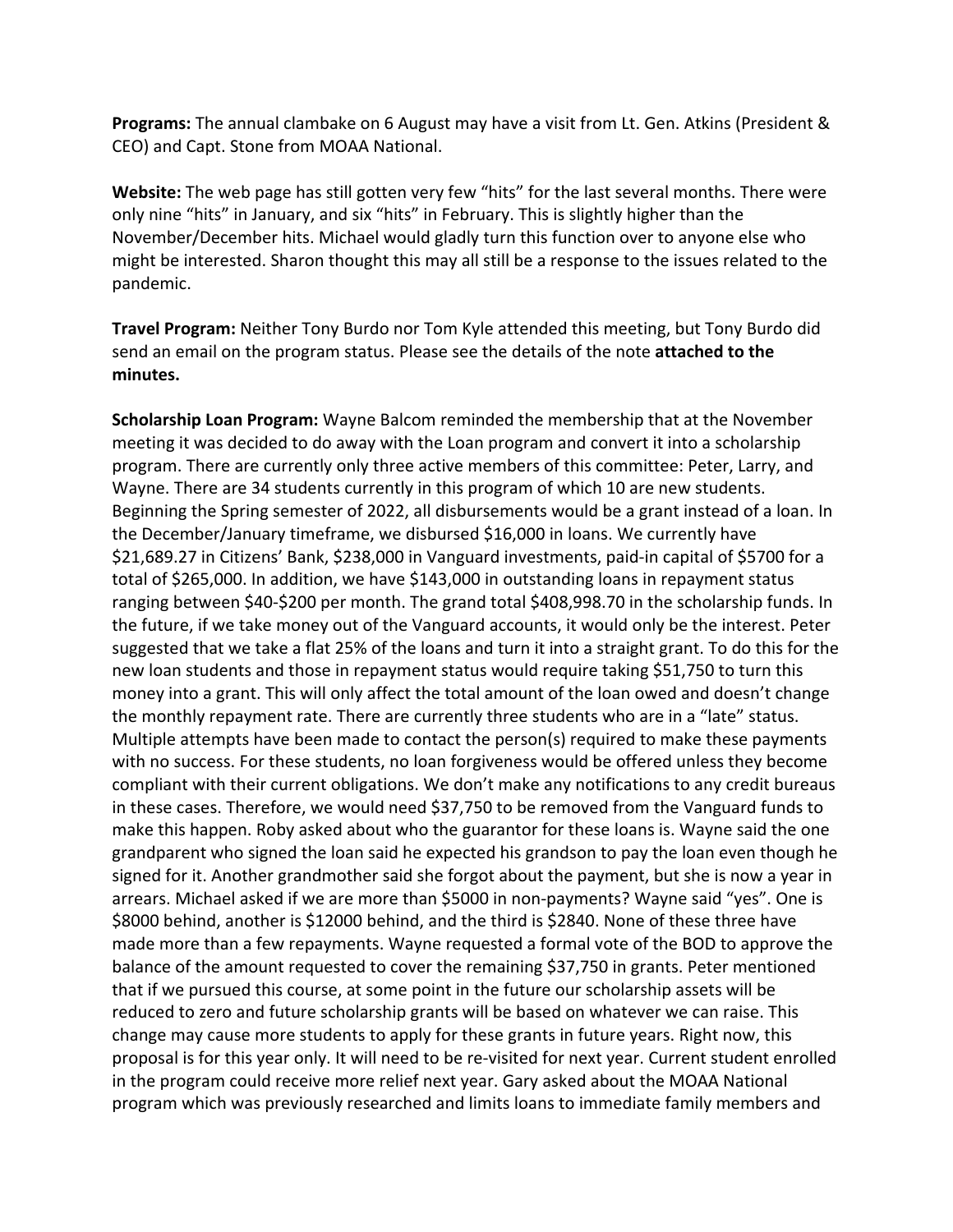excludes grandparents, which are the ones guaranteeing most of our loans. Also, the monies from MOAA National are grants not loans. The chapter is not interested in taking people to small claims court to recover these payments. A motion was made and approved to approve the proposal to convert a total of \$51,750 into grants for this year, excluding the three families currently in a "late" payment status, unless they bring their current obligations up to date.

**Granite State Warriors Award:** There is no report for this award. Ray was not present tonight.

## **SPECIAL COMMITTEE REPORTS:**

**Nominations – Directors:** Sharon reported the term lengths for which Roger Sevigny and Warren Coulter were elected in November 2021 are incorrect. Each term should have been for only one year, completing the three‐year term cycle which started in 2019 and expires in 2022. The error was caused by a failure to remember Roger and Warren were replacing two members elected in 2020 for two‐year terms, Jim LeFebvre and David Frye, who were replacements for Bruce Avery and Geoff Corson who were elected in 2019 for three‐year terms. For the official record, Roger Sevigny and Warren Coulter will serve one‐year terms which expire in 2022.

**Nominations – Officers:** There are no nominations required at this time.

**Granite Slate Newsletter:** See previous discussion earlier in the minutes.

**Web Communications:** Jennifer put up a "Join the Team" post on Facebook. On Facebook, we have 70 followers and 65 "liked" for the organization, most recent being on 3 March, so we are getting some visibility. Jennifer said that there is a place for a contact name and number on this posting and wanted to know who's name and number should go there? Our website information is already posted in our Facebook page. This is not required, but "opens the door" to future contacts. Since we currently have no one for recruiting, Michael volunteered his information. We only have three followers on Instagram. If anyone has something they would like to get added to the Facebook page, please contact Jennifer.

**SUD/JMTF Committee:** No significant changes since January. SFC Rick Frost had asked the TAG if he wished to have a JMTF meeting this month or not because "Frosty" would be on extended leave for four weeks. TAG declined and said we will set one up once "Frosty" returns from leave. Due to the requirements to have in‐person meetings for all task forces of the Governor's Commission, we haven't had any meetings for several months. Because of the rules that the Governor's Commission operates under, we are not able to have hybrid meetings.

**Blast Email:** No report from Geoff Corson.

# **LIAISONS**

**ESGR:** Peter Burdett said that this year is the 50<sup>th</sup> anniversary of ESGR and on the 22<sup>nd</sup> of June there will be a function, with limited attendance, to commemorate this event. "Boss Lifts" will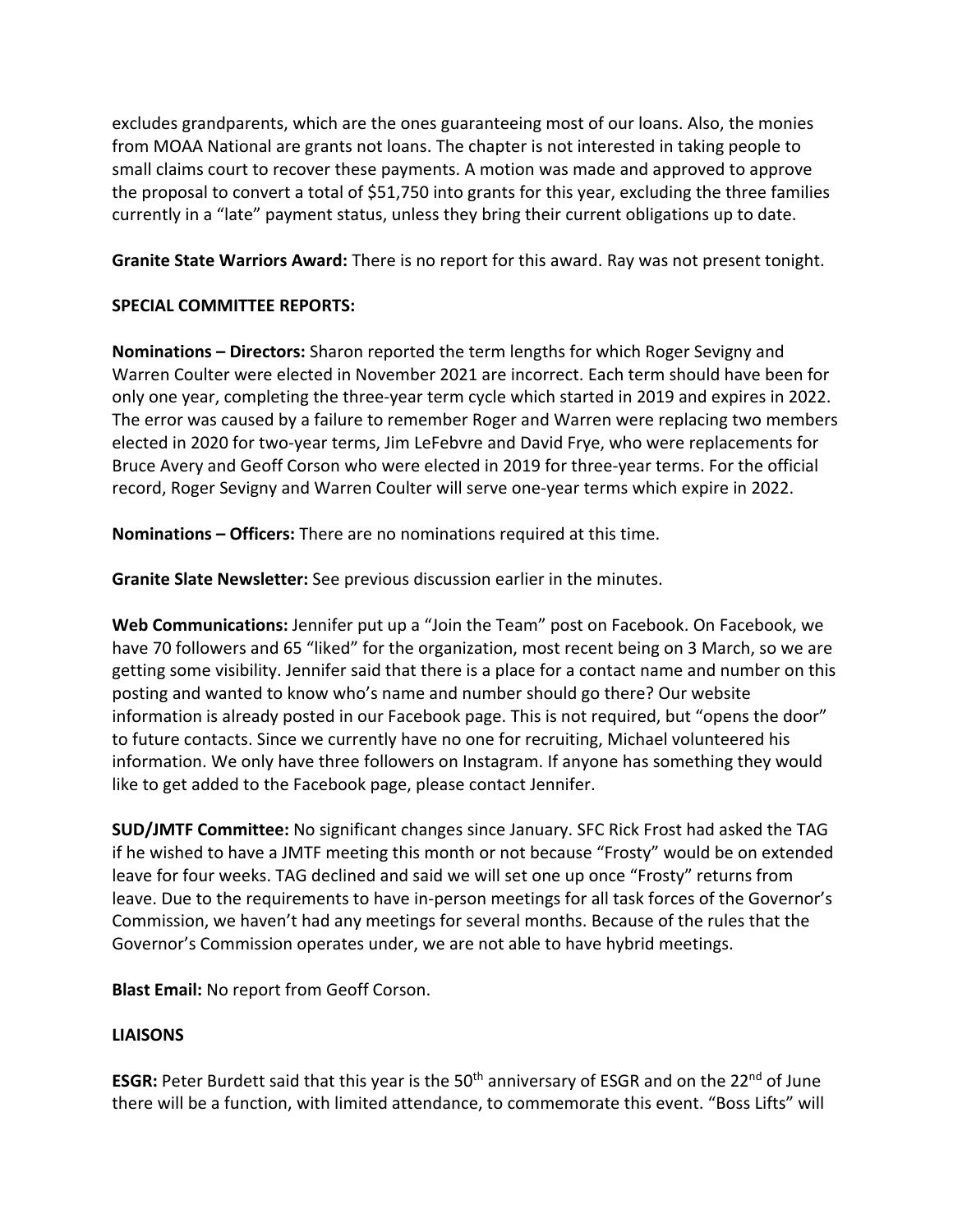resume, using helicopters, this year. This is to acquaint "bosses" who have military employees to acquaint them with some of the issues facing Guard and Reserve military staff. At some time in the future, the KC‐46A will begin providing this service. Also, at some point, Space "A" should resume as well.

**Transition Assistance:** Jim LeFebvre has spoken to three high school students regarding the pluses and minuses of enlisting in the military. He continues to work with the Alamo Chapter and MOAA National on transition issues. Wayne asked if Joe DiChiaro was still doing the NH high school awards ceremonies. He is and Drew has participated once at Nashua North. Both Drew and Wayne stated that they would be willing to participate in this again in the future. The Junior ROTCs in NH haven't been holdings these award ceremonies due to the pandemic restrictions. Hopefully this will resume in the future. There are 10 JROTC's in NH and had previously covered them all.

**Manchester VAMC:** Bernie Satterfield was not present but submitted an email regarding the lifting of visitor restrictions at the Manchester VA and our CBOC's (Community Based Outpatient Clinics) that were implemented due to the Omicron surge. Restrictions, however, continue to be in effect at the Community Living Center (CLC) until they can ensure the safety of the resident veterans. Peter later brought up an issue with the New England VA's regarding a return of a BRAC Commission type review of excess capacity/facilities that might lead to the eventual closure of three VAMC's in this VISN. If this happens, these facilities would be replaced by increasing the number of CBOC's. Depending on the location of where veterans live, these CBOC's can be large (example, the Lowell, MA. CBOC). Drew mentioned that they are primarily for primary care with limited lab and x-ray services and in some cases, some specialty care. The CBOC in Portsmouth at Pease is co‐located with the NH ANG and has very limited space (Drew used to see patients there when he took care of the Pease Fire Dept.).

**Martin's Point Liaison:** See previous report from Bob Jaffin.

**Auxiliary:** Gwen sent an email stating that she recorded six deaths since the last meeting and sent out two condolence cards.

**Miscellaneous Item:** The president opened discussion on the options of Zoom versus in‐person meetings in the future. Right now, the current BOD is scheduled to meet every other month just before a major luncheon or event (e.g., May before the June luncheon, and July before the August clambake). A question was raised as to whether we had ever held a BOD meeting once a year just before an event such as a luncheon. Michael said no, we never have except for the annual meeting in November. The logistics to coordinate this would probably make it too difficult to be practical, not everyone would attend before a luncheon and would add at least another hour to the schedule. Ric said the hybrid meetings work very well for people who have business obligations that make it impossible to attend face‐to‐face meetings. The downside is that those on the Zoom call lose the camaraderie for those attending. This could eventually lead to a spiral of decreasing attendance. The setup for the hybrids only requires a laptop, projection screen, and video camera. Gary asked if we would lose LOE points by not having a certain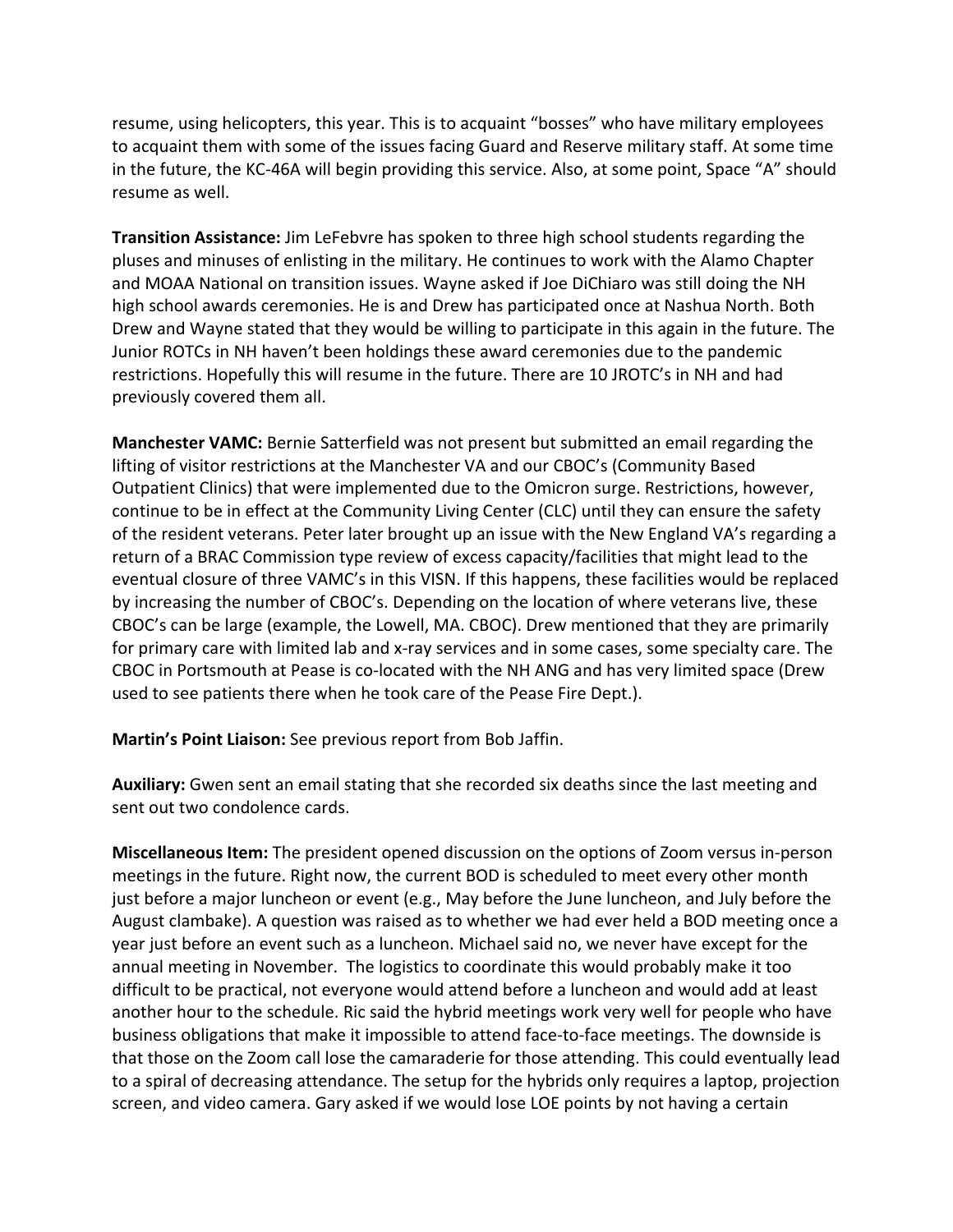number of meetings. Michael said we count luncheons as meetings and National has dropped the requirement for a minimum number of meetings. Dee asked about whether people who weren't here tonight could have called in due to travel? Warren recommended that we keep the current setup for the near future. Bill Luti said he is sick of Zoom meetings for the last two years and would like to be done with them and is terrible for human interaction. Jim LeFebvre's municipal budget committee is required by the state RSA's to have face-to-face meetings even when they had to wear masks. After some further lighthearted discussion, the consensus was to continue with the current meeting schedule. Finally, Michael handed out some statistical summaries of the membership for the last year (also found in the most recent Granite Slate). He also mentioned MOAA National's Strategic Plan was published (lengthy). In the past, the Chapter also had a strategic plan in 2015 that Tony Burdo put together. It was extensive with detailed goals and objectives but only survived for a few years, partly due to leadership at that time and the objectives were too specific and not readily achievable. Michael asked if we wished to resurrect strategic plans for the chapter. Most responded that they had not seen the email Michael sent out. The MOAA plan is on‐line.

**Next Board Meeting:** Scheduled for Thursday, 14 April 2022. It was mentioned that Lowe's is now restricting their veteran discounts for such items as major appliances and certain electrical products, particularly copper.

A motion was made to adjourn the meeting which was seconded and accepted by all members present except for one member who voted "Nay" again. (Guess who).

Respectfully submitted

Michael A. McLean CDR, USN (Ret.) **Secretary** New Hampshire Chapter